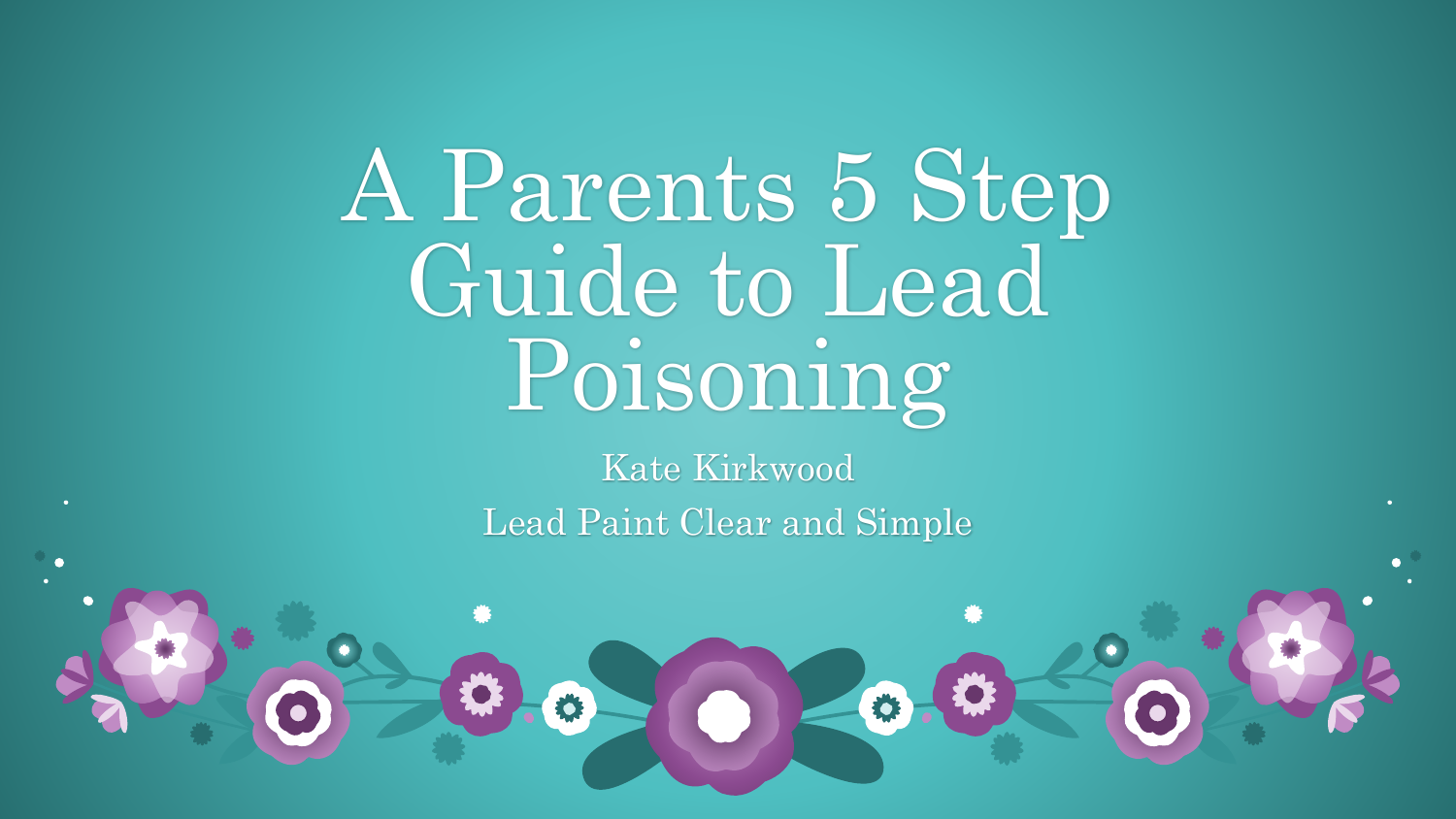#### Lead Paint Clear and Simple



 $\left| \bullet \right|$ 



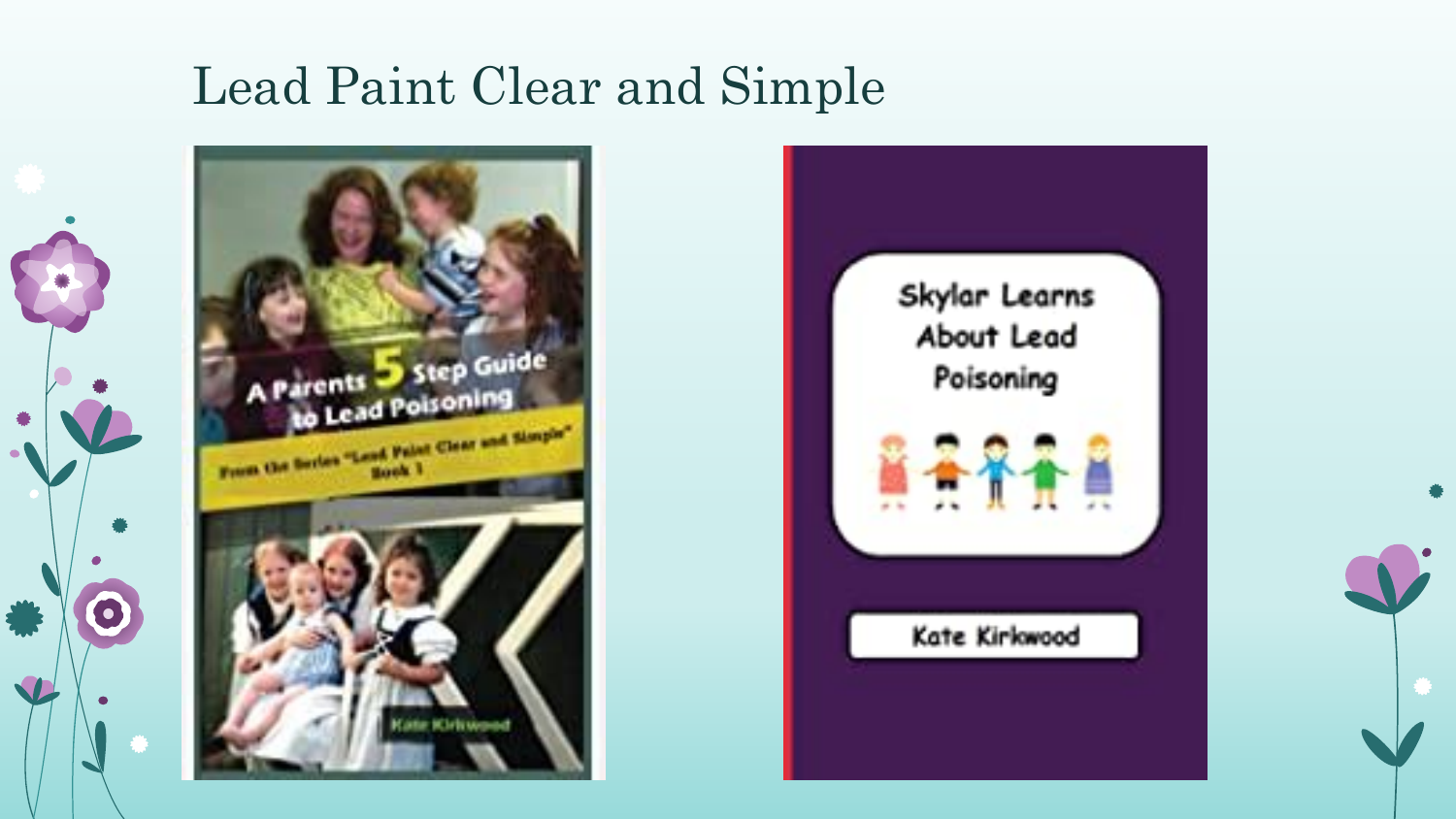#### Am I lead Poisoned?

• Wait! Isn't this book about the kids?

- Doing any renovation?
- Work in an old building?
- What about hobbies?
- Buy at yard sales? Ebay? Estate sales?
- Have anything handed down from ancestors?
- Automotive or Marine Paints
- Indoor firing ranges? (Thomas Kelly?)
- Take Home Lead (infant car seat study)

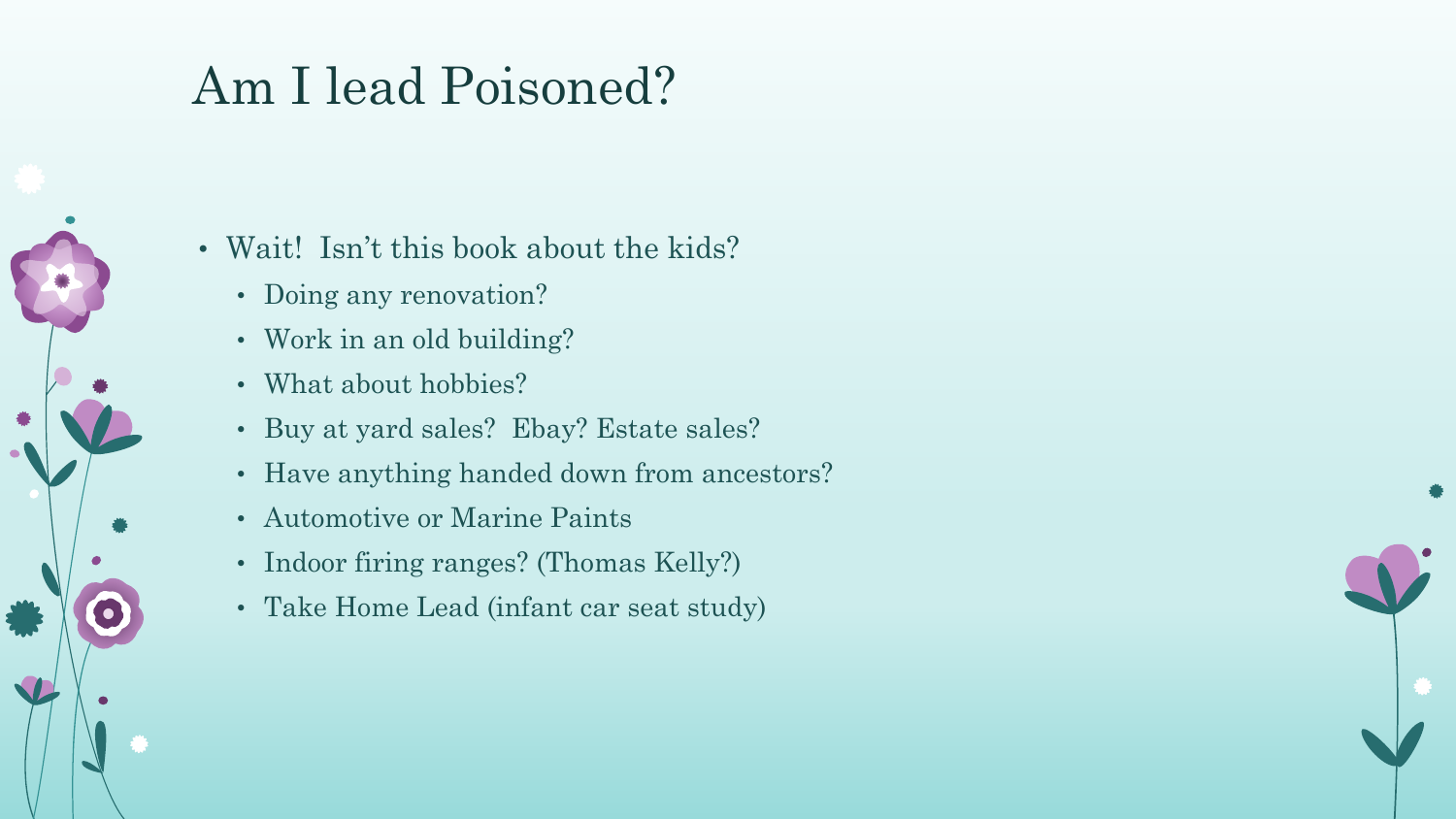#### How I would know?

- Headaches
- Digestive Problems
- Joint Pain
- Sexual Dysfunction
- Increased rates of Miscarriage
- High Blood Pressure
- Physical Fatigue
- Get a blood test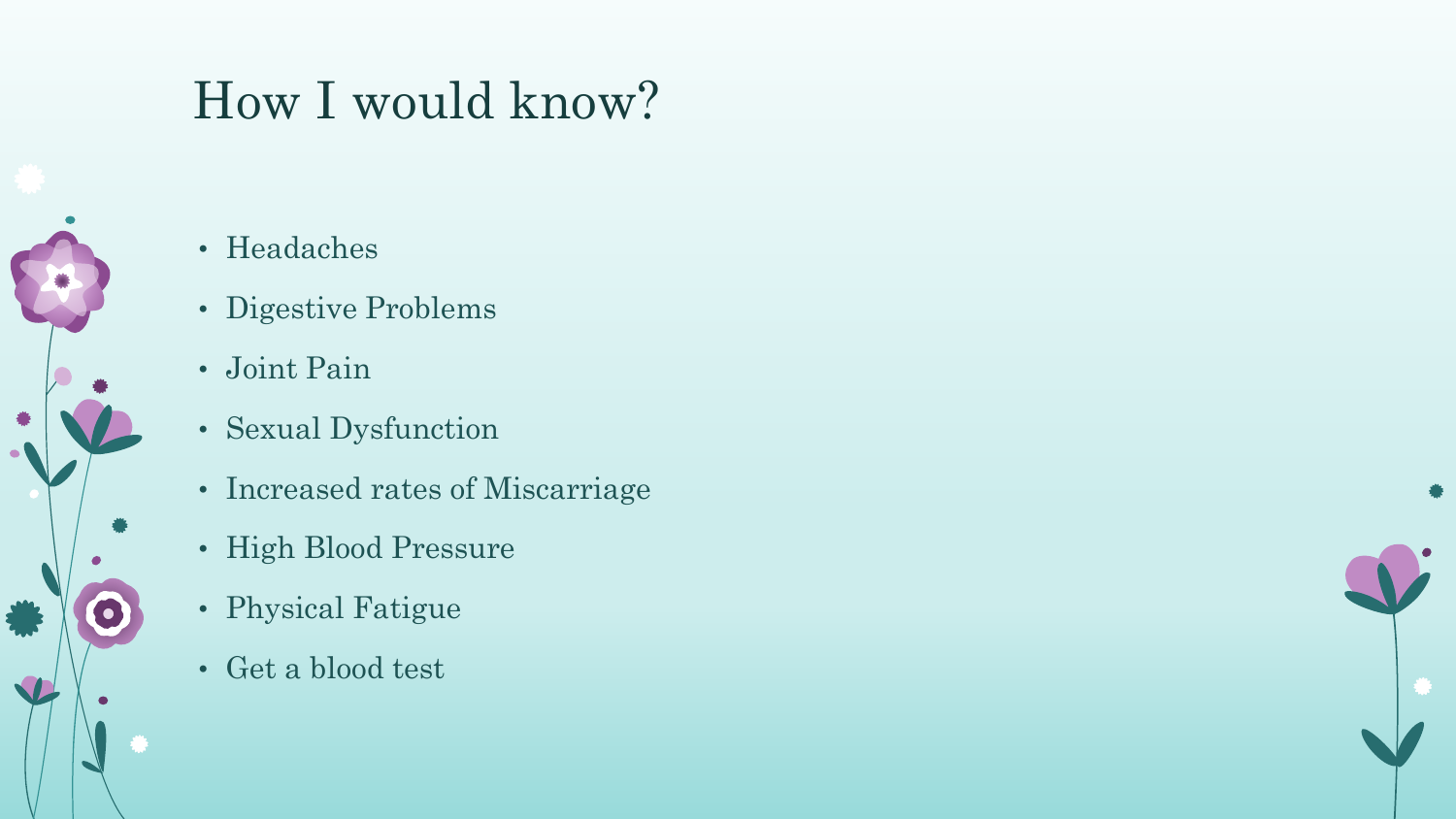#### How likely is it that my house has lead dust?

| <b>Year House was Built</b> | <b>Percent of Houses with Lead</b><br><b>Based Paint</b> |
|-----------------------------|----------------------------------------------------------|
| Before 1940                 | 87 percent                                               |
| 1940 - 1959                 | 69 percent                                               |
| 1960 - 1978                 | 24 percnet                                               |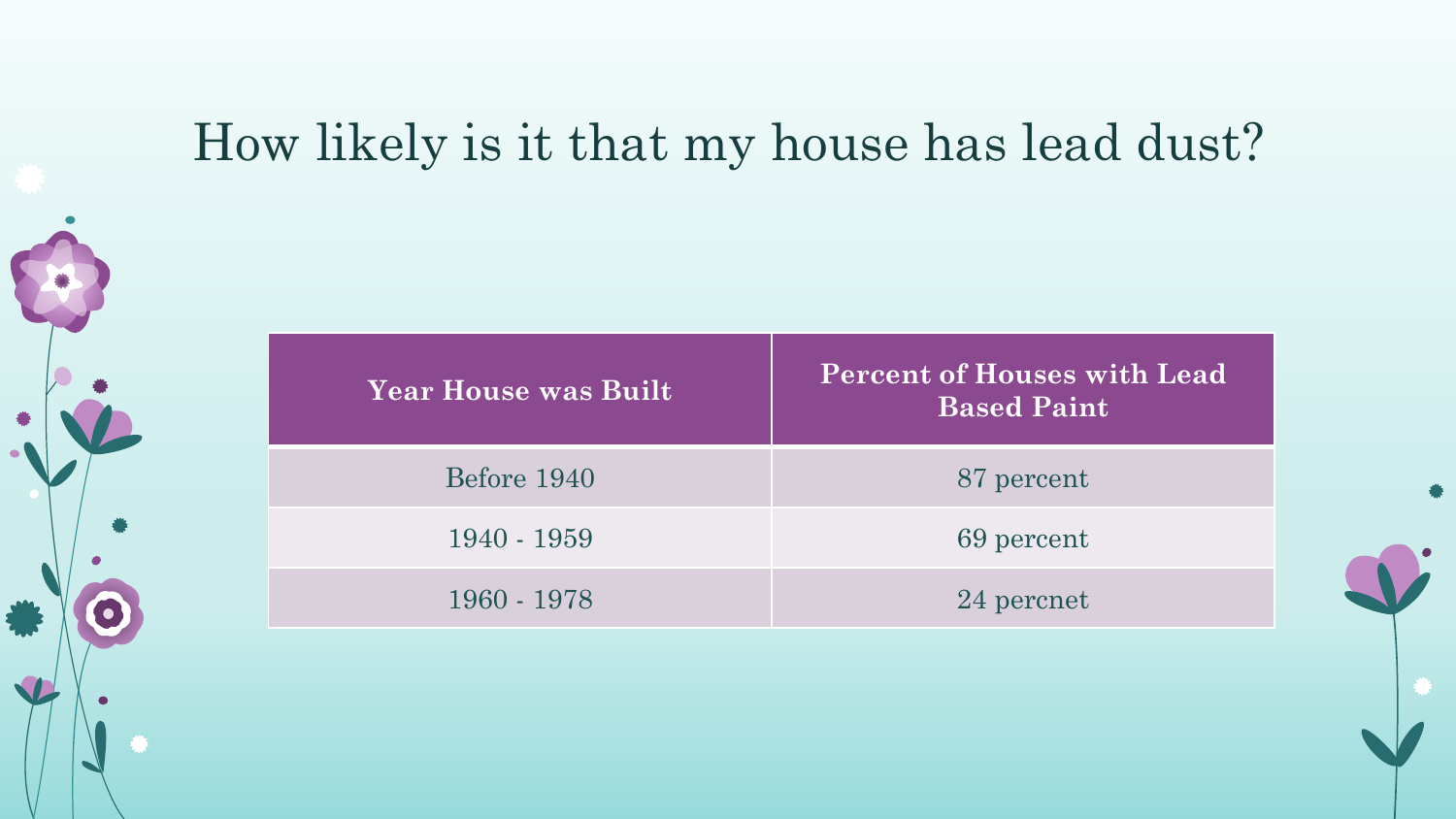#### Are my kids lead poisoned?

### **Test your house**

- Full Risk Assessment
- Lead Inspection
- Dust Sampling Technician
- RRP Contractor
- DIY testing

## **Test your kids**

- Friction/impact
- Infants on the floor?
- Toddlers hand to mouth
- Pets/stuffed animals/wind
- Aggressive incorrect cleaning
- Capillary / Venous Draw

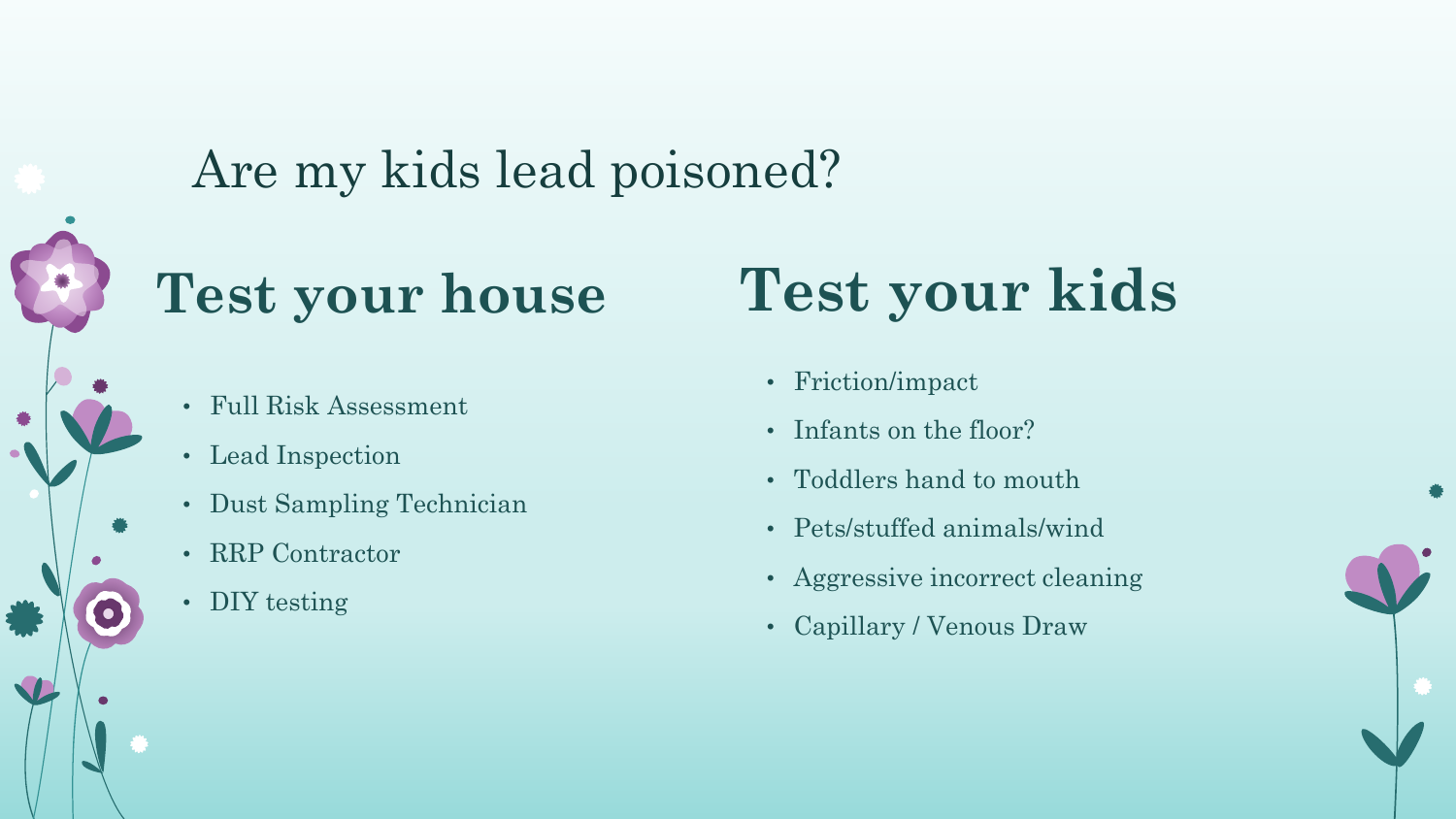# What are the 5 steps?

- 1) Test the kids
- 2) Test the house
- 3) Raise Awareness
	- Grandparents, friends, pediatricians, schools, landlords, contractors
- 4) Use lead safe practices around your home
- 5) Hire lead certified contractors